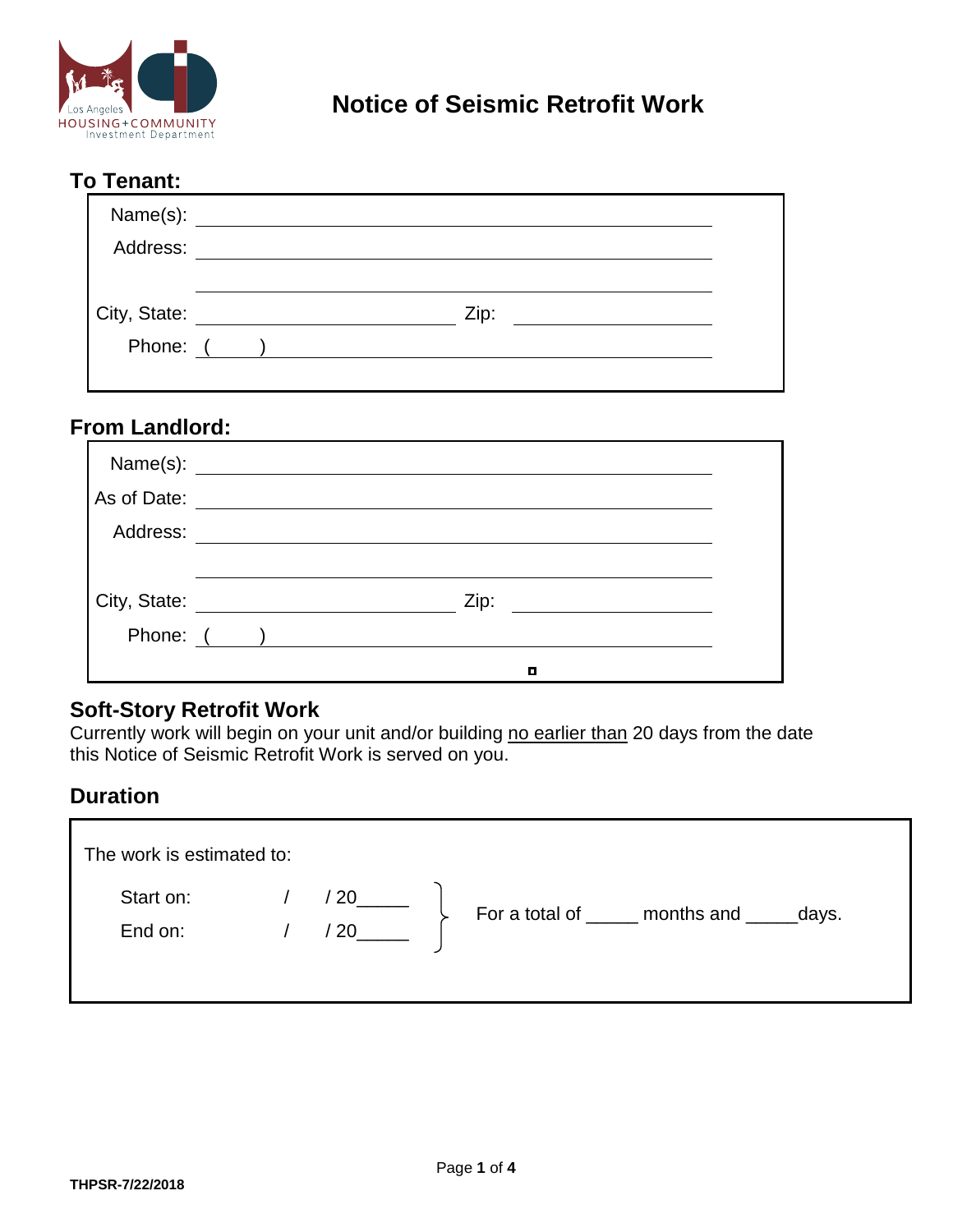

**Notice of Seismic Retrofit Work**

# **Scope of Work**

| $\Box$ Structural                              |  |
|------------------------------------------------|--|
| $\Box$ Electrical                              |  |
| $\Box$ Plumbing                                |  |
| <b>Q</b> Mechanical                            |  |
| □ Hazard Abatement<br>(e.g. lead,<br>asbestos) |  |

□ Other Work

|        | <b>Impact of Work</b> | <b>Mitigation Steps</b> |
|--------|-----------------------|-------------------------|
| ❏      | Kitchen               |                         |
| $\Box$ | Bathroom(s)           |                         |
|        | $\Box$ Living room    |                         |
|        | $\Box$ Bedroom(s)     |                         |
|        | $\Box$ Dining room    |                         |
|        | $\Box$ Closet(s)      |                         |
| $\Box$ | Balcony               |                         |
| ◻      | Common areas          |                         |
|        | Other                 |                         |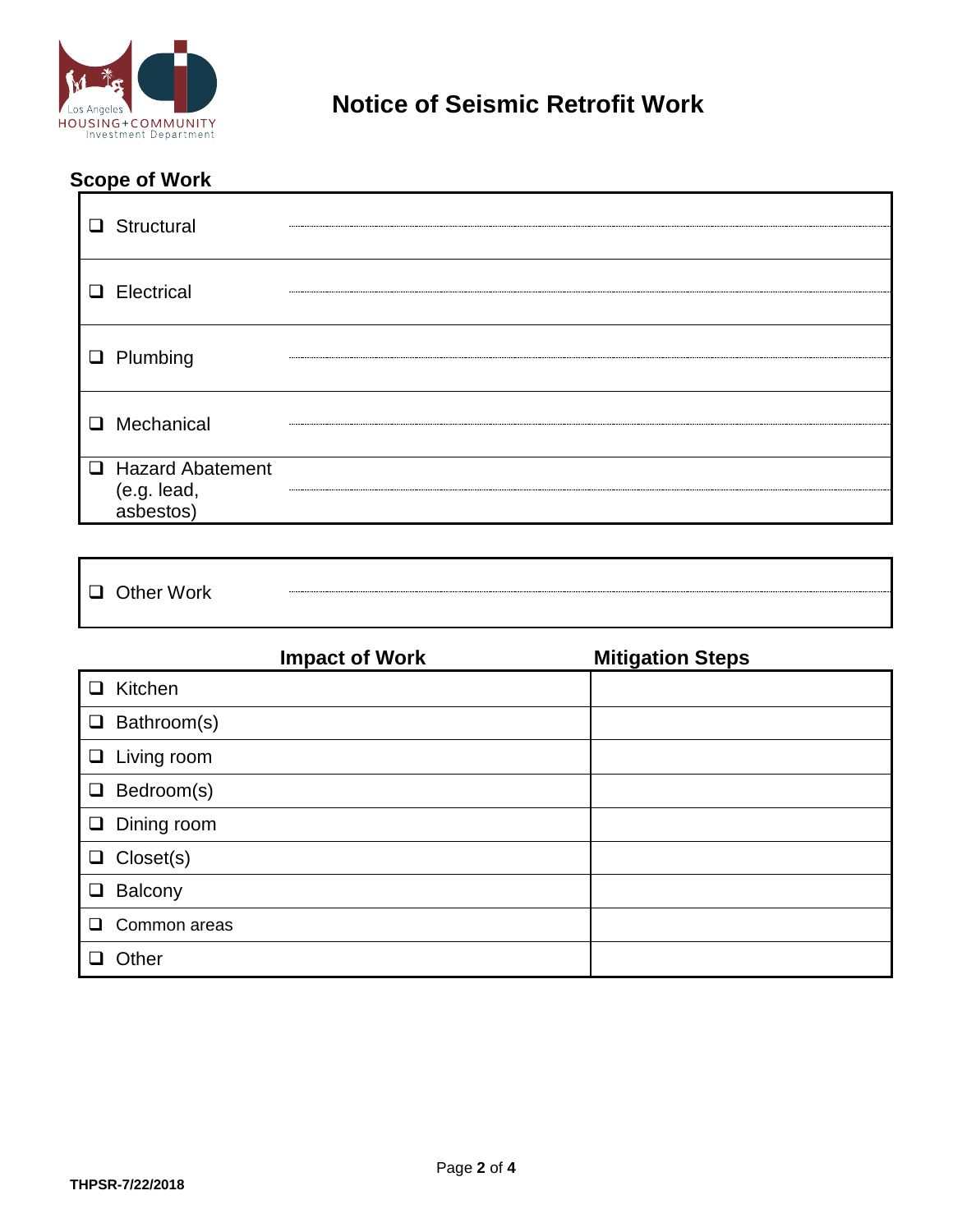

#### **Will You Be Temporarily Relocated?**

 $\Box$  No, you do not need to temporarily relocate. Your unit will be tenantable outside construction hours. You will not be exposed to toxic or hazardous materials at any time. Construction work may be done Monday through Friday from 8 am to 5 pm. Utilities such as water, gas, or electricity may be unavailable during construction hours. These services will be restored by 5 pm each day.

| $\Box$ Yes, you must temporarily relocate:                                                                                                                             |                                                                                  |
|------------------------------------------------------------------------------------------------------------------------------------------------------------------------|----------------------------------------------------------------------------------|
| From: ___/__/___ To: ____/___/_____                                                                                                                                    | $\Box$ If you agree, the landlord is willing<br>to pay a daily dollar amount for |
| To location:                                                                                                                                                           | you to find your own temporary<br>housing. Please see Per Diem                   |
| $\circ$                                                                                                                                                                | Agreement attached.                                                              |
| Hotel/Motel (name: __________________<br>$\circ$                                                                                                                       | $\Box$ Your belongings will not be                                               |
| $\circ$                                                                                                                                                                | moved from your unit.                                                            |
|                                                                                                                                                                        | $\Box$ Your belongings will be stored at:                                        |
|                                                                                                                                                                        | Name:                                                                            |
|                                                                                                                                                                        |                                                                                  |
| the control of the control of the control of the control of the control of the control of                                                                              | Address:                                                                         |
|                                                                                                                                                                        |                                                                                  |
| This is ______ miles from your unit.                                                                                                                                   |                                                                                  |
| For loss of the following services: _______<br>$\circ$                                                                                                                 |                                                                                  |
|                                                                                                                                                                        | $\Box$ If you agree, the landlord is willing<br>to pay a fixed dollar amount for |
|                                                                                                                                                                        | you to move and temporarily store                                                |
|                                                                                                                                                                        | your own belongings. Please see                                                  |
| You will be compensated:                                                                                                                                               | Moving & Temporary Storage<br>Agreement attached.                                |
|                                                                                                                                                                        |                                                                                  |
|                                                                                                                                                                        |                                                                                  |
| Your tenancy will not be terminated as a result of your temporary relocation. You have the                                                                             |                                                                                  |
| right to reoccupy the unit/s under the existing terms of tenancy upon completion of the                                                                                |                                                                                  |
| Seismic Retrofit Work subject to rent adjustment. However, you must continue to pay your<br>rent as usual. Otherwise, eviction proceedings may be brought against you. |                                                                                  |
|                                                                                                                                                                        |                                                                                  |